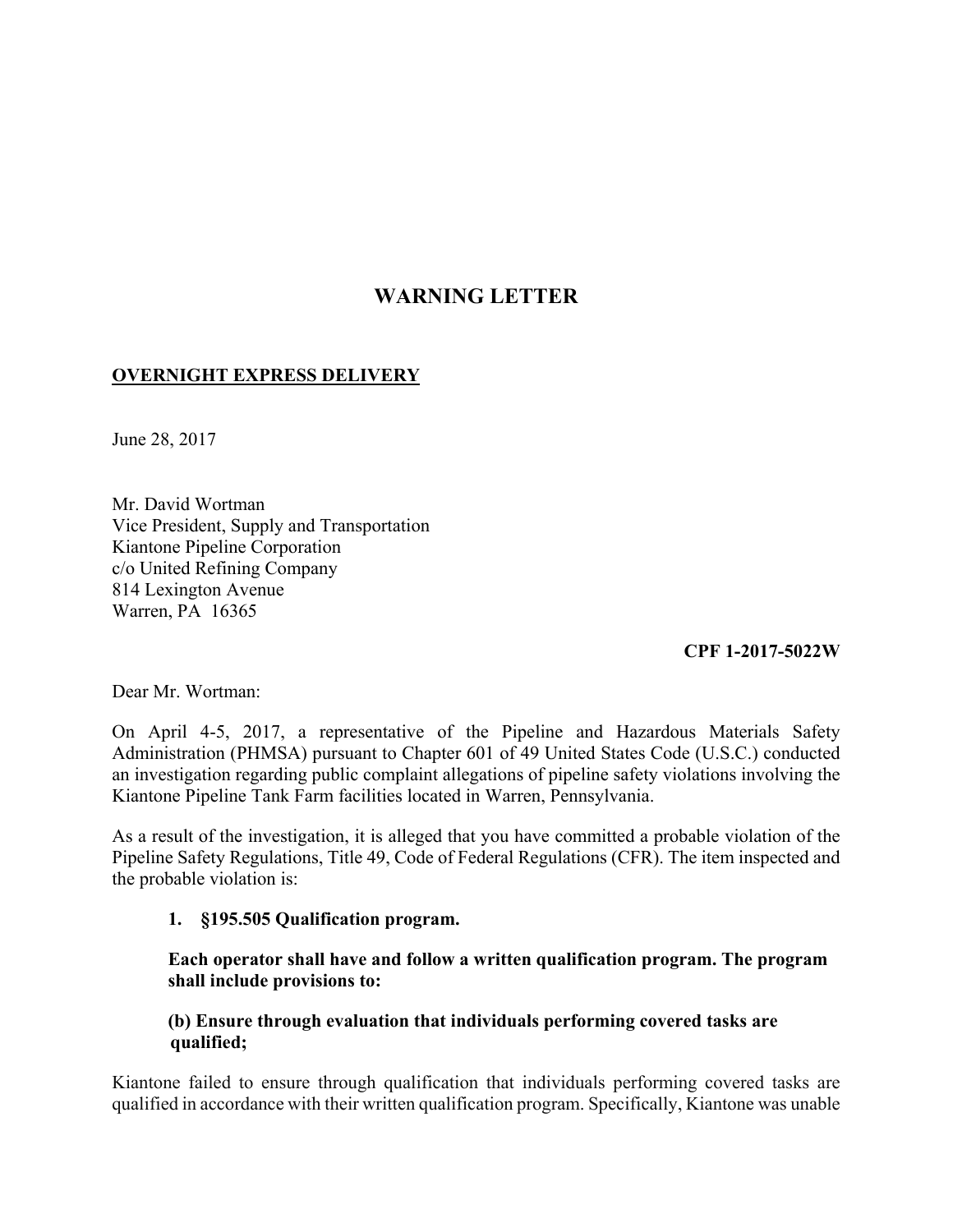to demonstrate that pump house personnel at the United Refinery Facility, located in Warren, PA; were qualified to perform covered tasks related to the pipeline and tank farm operations and maintenance that they conducted prior to 2017.

During a public inquiry investigation conducted by PHMSA on April 4-5, 2017, PHMSA reviewed Operator Qualification records specific to pump house operations.

- 1. The records showed that qualification of pump house personnel was done in 2017. Kiantone did not have records to show that any pump house personnel were qualified prior to 2017.
- 2. Kiantone personnel stated that:
	- a. In the past, pump house personnel were not included under the Operator Qualification Program even though they performed covered tasks on the pipeline and tank farm facilities. They also agreed that certain individuals should have been included based on the pipeline and tank farm operation and maintenance tasks they perform.
	- b. Appropriate pump house personnel were included in the program starting in 2017.
	- c. "In an effort to align with similar industry programs nationwide, Kiantone Pipeline has been transitioning since June 2016 from its original OQ program to a new OQ program developed by Veriforce. The transitional period for qualification has been ongoing and is nearing completion. All pump house operators and operator substitute personnel have finished the necessary training and most have completed their final interview/evaluation. If, while final interviews/evaluations are pending, any required OQ task(s) need to be performed by an operator awaiting final evaluation, the task(s) will be executed under the direct supervision of the OQ qualified supervisor."

As of April 27, 2017, under 49 U.S.C. §60122 and 49 CFR §190.223, you are subject to a civil penalty not to exceed \$209,002 per violation per day the violation persists up to a maximum of \$2,090,022 for a related series of violations. We have reviewed the circumstances and supporting documents involved in this case, and have decided not to conduct additional enforcement action or penalty assessment proceedings at this time. We advise you to correct the item(s) identified in this letter. Failure to do so will result in Kiantone Pipeline Corporation being subject to additional enforcement action.

No reply to this letter is required. If you choose to reply, please submit all correspondence in this matter to Robert Burrough, Acting Director, PHMSA Eastern Region, 820 Bear Tavern Road, Suite 103, West Trenton, NJ 08628. Please refer to **CPF 1-2017-5022W** on each document you submit, and whenever possible provide a signed PDF copy in electronic format. Smaller files may be emailed to robert.burrough@dot.gov. Larger files should be sent on a CD accompanied by the original paper copy to the Eastern Region Office.